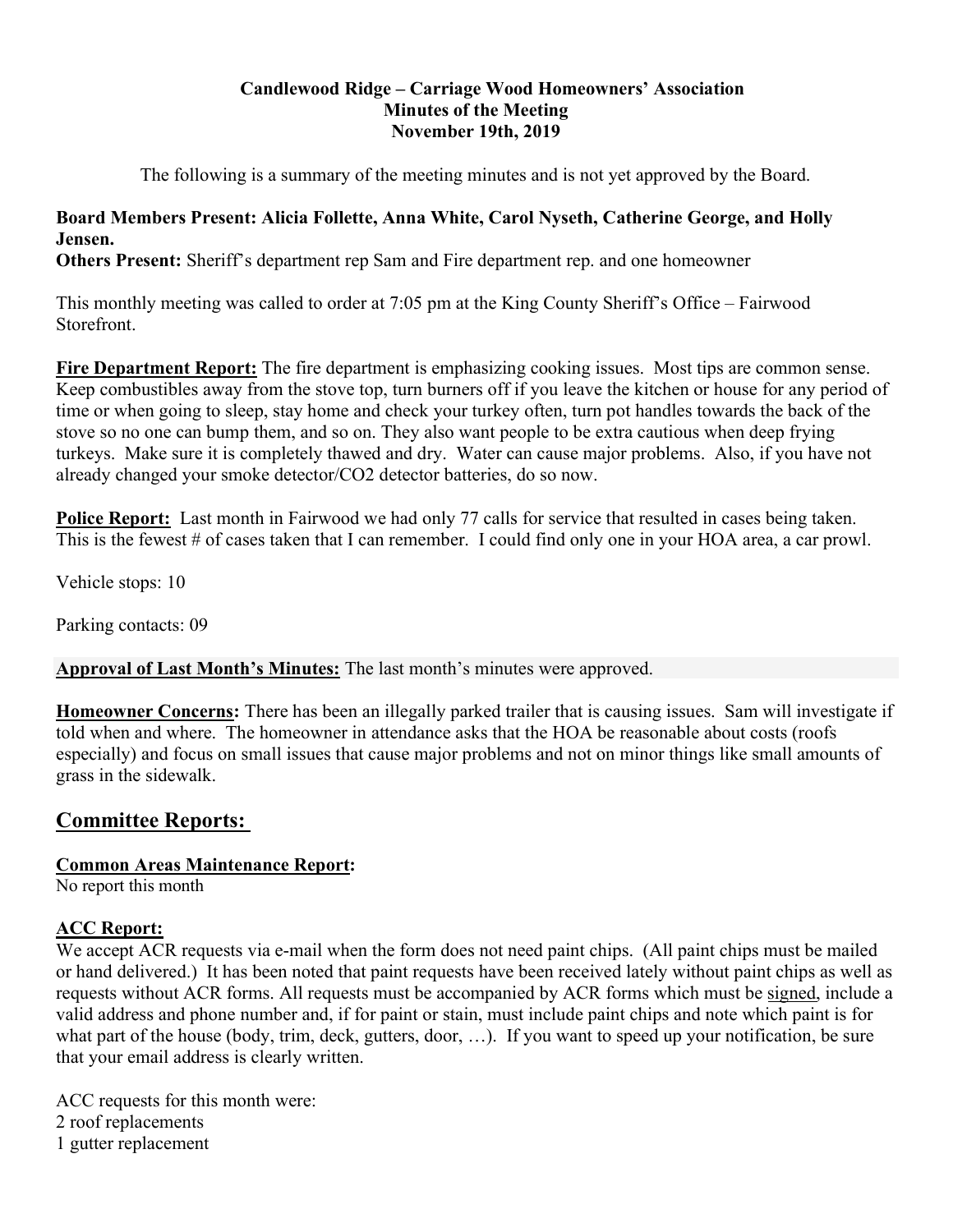# Complaints Negotiations Report:

There was one complaint - a barking dog. Please note that the complaints mentioned in the minutes do NOT include complaints generated by the annual walk thru unless specifically noted.

## Treasurer's Report:

There were no problems, everything looked good.

### Legal and Insurance Report:

No report this month

## Community Events Committee

No report this month

Please note that, if a home owner wants to reserve a park, he or she should contact the CAM chair at commonareas@crcwhoa.org or call 425-738-8611 #80 and leave a message.

## Cul-de-Sac Committee

No report this month.

Web Site: No report this month.

### Capital Improvement Committee:

No report this month.

### Nominating Committee

No report this month but still need new Board members.

### Old Business:

The walk about's final reviews are finished. The annual meeting presentations need to be written. Catherine will resend the 2018 presentation as a starting place.

#### New Business:

Both Anna and Holly will have to stop serving on the board due to other obligations. Both have terms that are up in January. That means that the board will be down 3 board members. We need volunteers. Also, if no one steps up to volunteer to run it there will be no Easter Egg Hunt or summer event.

If you would like to give us your email address in order to be added to our email announcements please send your info to bookkeeper@crcwhoa.org. No one will see your email and we will not give it to anyone.

Roles for the 2019 HOA Board Members

| George McGill                   | President / Common Areas Chair / Cul-de-sac Chair |
|---------------------------------|---------------------------------------------------|
| Catherine George                | Reporting Secretary / ACC Chair / Web Master      |
| Alicia Follette                 | Complaints / Treasurer                            |
| Carol Nyseth                    | Vice President                                    |
| Holly Jensen                    | Community Events Committee Chair                  |
| Anna White                      | <b>ACC</b> Member                                 |
| *Don Nelson                     | Legal and Insurance                               |
| * Volunteer, not a Board Member |                                                   |

**Special Topics:** Visit our Website and contact the HOA via Email at: